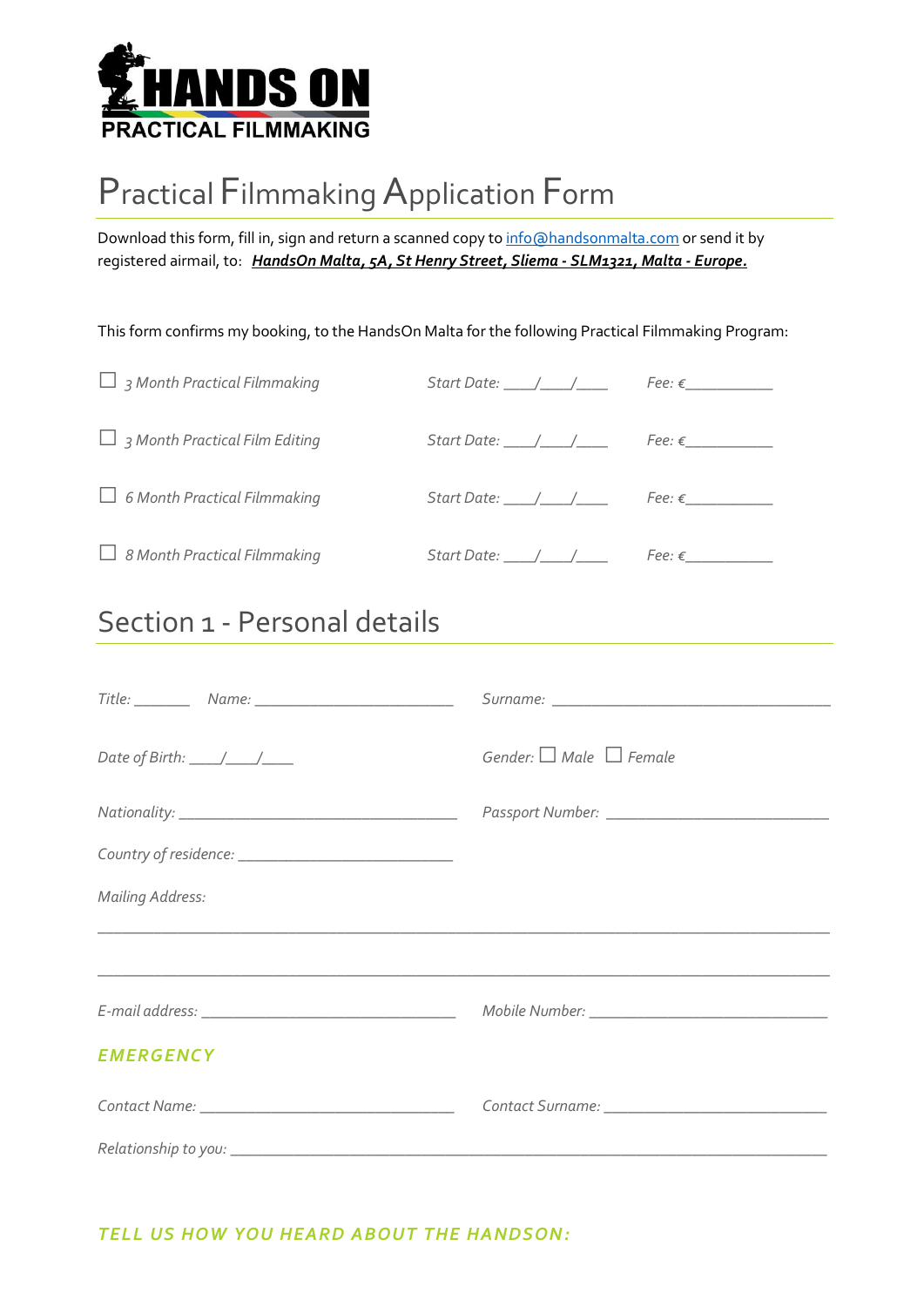□Educational Fair/Event □Your School/College □Word of Mouth/Recommendation

## Section 2 - Health

Please advise us of any allergies, disabilities, medical conditions, learning difficulties or special requirements you need. Also detail any medication you will be required to bring on site. Failure to declare at this stage a medical condition that might impact upon your ability to progress through the programme may result in your exclusion from the program will not hold itself liable.

 $\_$  ,  $\_$  ,  $\_$  ,  $\_$  ,  $\_$  ,  $\_$  ,  $\_$  ,  $\_$  ,  $\_$  ,  $\_$  ,  $\_$  ,  $\_$  ,  $\_$  ,  $\_$  ,  $\_$  ,  $\_$  ,  $\_$  ,  $\_$  ,  $\_$  ,  $\_$  ,  $\_$  ,  $\_$  ,  $\_$  ,  $\_$  ,  $\_$  ,  $\_$  ,  $\_$  ,  $\_$  ,  $\_$  ,  $\_$  ,  $\_$  ,  $\_$  ,  $\_$  ,  $\_$  ,  $\_$  ,  $\_$  ,  $\_$  ,  $\_$  ,  $\_$  ,  $\_$  ,  $\_$  ,  $\_$  ,  $\_$  ,  $\_$  ,  $\_$  ,  $\_$  ,  $\_$  ,  $\_$  ,  $\_$  ,  $\_$  ,  $\_$  ,  $\_$  ,  $\_$  ,  $\_$  ,  $\_$  ,  $\_$  ,  $\_$  ,  $\_$  ,  $\_$  ,  $\_$  ,  $\_$  ,  $\_$  ,  $\_$  ,  $\_$  ,  $\_$  ,  $\_$  ,  $\_$  ,  $\_$  ,  $\_$  ,  $\_$  ,  $\_$  ,  $\_$  ,  $\_$  ,  $\_$  ,  $\_$  ,  $\_$  ,  $\_$  ,  $\_$  ,  $\_$  ,  $\_$  ,  $\_$  ,  $\_$  ,  $\_$  ,  $\_$  ,  $\_$  ,  $\_$  ,  $\_$  ,  $\_$  ,  $\_$  ,  $\_$  ,  $\_$  ,  $\_$  ,  $\_$  ,  $\_$  ,  $\_$  ,  $\_$  ,  $\_$  ,  $\_$  ,  $\_$  ,  $\_$  ,  $\_$  ,  $\_$  ,  $\_$  ,  $\_$  ,  $\_$  ,  $\_$  ,  $\_$  ,  $\_$  ,  $\_$  ,  $\_$  ,  $\_$  ,  $\_$  ,  $\_$  ,  $\_$  ,  $\_$  ,  $\_$  ,  $\_$  ,  $\_$  ,  $\_$  ,  $\_$  ,  $\_$  ,  $\_$  ,  $\_$  ,  $\_$  ,  $\_$  ,  $\_$  ,  $\_$  ,  $\_$  ,  $\_$  ,  $\_$  ,  $\_$  ,  $\_$  ,  $\_$  ,  $\_$  ,  $\_$  ,  $\_$  ,  $\_$  ,  $\_$  ,  $\_$  ,  $\_$  ,  $\_$  ,  $\_$  ,  $\_$  ,  $\_$  ,  $\_$  ,  $\_$  ,  $\_$  ,  $\_$  ,

## Section 3 – General Skills Questions

How would you rate your computer skills from 1 to 5? (Stating use of social media & day to day applications).

 $\_$  ,  $\_$  ,  $\_$  ,  $\_$  ,  $\_$  ,  $\_$  ,  $\_$  ,  $\_$  ,  $\_$  ,  $\_$  ,  $\_$  ,  $\_$  ,  $\_$  ,  $\_$  ,  $\_$  ,  $\_$  ,  $\_$  ,  $\_$  ,  $\_$  ,  $\_$  ,  $\_$  ,  $\_$  ,  $\_$  ,  $\_$  ,  $\_$  ,  $\_$  ,  $\_$  ,  $\_$  ,  $\_$  ,  $\_$  ,  $\_$  ,  $\_$  ,  $\_$  ,  $\_$  ,  $\_$  ,  $\_$  ,  $\_$  ,  $\_$  ,  $\_$  ,  $\_$  ,  $\_$  ,  $\_$  ,  $\_$  ,  $\_$  ,  $\_$  ,  $\_$  ,  $\_$  ,  $\_$  ,  $\_$  ,  $\_$  ,  $\_$  ,  $\_$  ,  $\_$  ,  $\_$  ,  $\_$  ,  $\_$  ,  $\_$  ,  $\_$  ,  $\_$  ,  $\_$  ,  $\_$  ,  $\_$  ,  $\_$  ,  $\_$  ,  $\_$  ,  $\_$  ,  $\_$  ,  $\_$  ,  $\_$  ,  $\_$  ,  $\_$  ,  $\_$  ,  $\_$  ,  $\_$  ,

 $\_$  ,  $\_$  ,  $\_$  ,  $\_$  ,  $\_$  ,  $\_$  ,  $\_$  ,  $\_$  ,  $\_$  ,  $\_$  ,  $\_$  ,  $\_$  ,  $\_$  ,  $\_$  ,  $\_$  ,  $\_$  ,  $\_$  ,  $\_$  ,  $\_$  ,  $\_$  ,  $\_$  ,  $\_$  ,  $\_$  ,  $\_$  ,  $\_$  ,  $\_$  ,  $\_$  ,  $\_$  ,  $\_$  ,  $\_$  ,  $\_$  ,  $\_$  ,  $\_$  ,  $\_$  ,  $\_$  ,  $\_$  ,  $\_$  , \_\_\_\_\_\_\_\_\_\_\_\_\_\_\_\_\_\_\_\_\_\_\_\_\_\_\_\_\_\_\_\_\_\_\_\_\_\_\_\_\_\_\_\_\_\_\_\_\_\_\_\_\_\_\_\_\_\_\_\_\_\_\_\_\_\_\_\_\_\_\_\_\_\_\_\_\_\_\_\_\_\_\_\_\_\_\_\_\_\_\_\_

 $\_$  ,  $\_$  ,  $\_$  ,  $\_$  ,  $\_$  ,  $\_$  ,  $\_$  ,  $\_$  ,  $\_$  ,  $\_$  ,  $\_$  ,  $\_$  ,  $\_$  ,  $\_$  ,  $\_$  ,  $\_$  ,  $\_$  ,  $\_$  ,  $\_$  ,  $\_$  ,  $\_$  ,  $\_$  ,  $\_$  ,  $\_$  ,  $\_$  ,  $\_$  ,  $\_$  ,  $\_$  ,  $\_$  ,  $\_$  ,  $\_$  ,  $\_$  ,  $\_$  ,  $\_$  ,  $\_$  ,  $\_$  ,  $\_$  ,  $\_$  ,  $\_$  ,  $\_$  ,  $\_$  ,  $\_$  ,  $\_$  ,  $\_$  ,  $\_$  ,  $\_$  ,  $\_$  ,  $\_$  ,  $\_$  ,  $\_$  ,  $\_$  ,  $\_$  ,  $\_$  ,  $\_$  ,  $\_$  ,  $\_$  ,  $\_$  ,  $\_$  ,  $\_$  ,  $\_$  ,  $\_$  ,  $\_$  ,  $\_$  ,  $\_$  ,  $\_$  ,  $\_$  ,  $\_$  ,  $\_$  ,  $\_$  ,  $\_$  ,  $\_$  ,  $\_$  ,  $\_$  ,  $\_$  ,

 $\_$  ,  $\_$  ,  $\_$  ,  $\_$  ,  $\_$  ,  $\_$  ,  $\_$  ,  $\_$  ,  $\_$  ,  $\_$  ,  $\_$  ,  $\_$  ,  $\_$  ,  $\_$  ,  $\_$  ,  $\_$  ,  $\_$  ,  $\_$  ,  $\_$  ,  $\_$  ,  $\_$  ,  $\_$  ,  $\_$  ,  $\_$  ,  $\_$  ,  $\_$  ,  $\_$  ,  $\_$  ,  $\_$  ,  $\_$  ,  $\_$  ,  $\_$  ,  $\_$  ,  $\_$  ,  $\_$  ,  $\_$  ,  $\_$  ,  $\_$  ,  $\_$  ,  $\_$  ,  $\_$  ,  $\_$  ,  $\_$  ,  $\_$  ,  $\_$  ,  $\_$  ,  $\_$  ,  $\_$  ,  $\_$  ,  $\_$  ,  $\_$  ,  $\_$  ,  $\_$  ,  $\_$  ,  $\_$  ,  $\_$  ,  $\_$  ,  $\_$  ,  $\_$  ,  $\_$  ,  $\_$  ,  $\_$  ,  $\_$  ,  $\_$  ,  $\_$  ,  $\_$  ,  $\_$  ,  $\_$  ,  $\_$  ,  $\_$  ,  $\_$  ,  $\_$  ,  $\_$  ,  $\_$  ,

Do you have any previous experience in your chosen subject area?

What is your motivation for taking this program?

What is your long-term goal (if known)?

## Section 4 – Declaration

### READ A FULL LIST OF OUR TERMS & CONDITIONS (Section 5 below) BEFORE SIGNING

I confirm my acceptance of the HandsOn Malta Terms & Conditions and have read and understood, the list of Inclusions and Exclusions.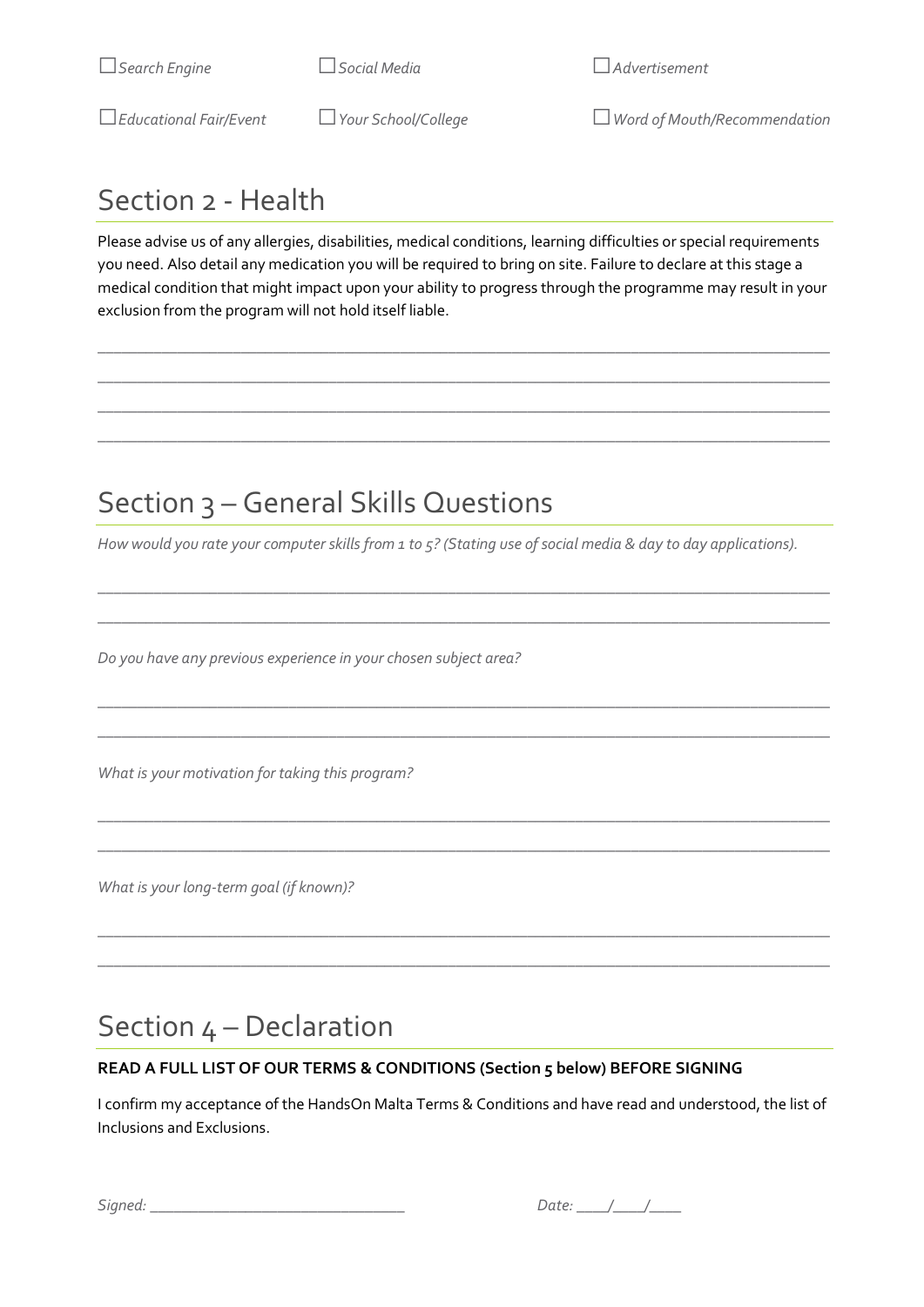This is an application form only and payment, must be effected for your training to be confirmed. Once the application form is received we shall send you an official invoice with the bank details to affect payment. For payment details & queries contact denise@handsonmalta.com

A full photocopy of your passport must be sent with this application form.

## Section 5 – Terms & Conditions

### 1. INTRODUCTION

HandsOn Malta (herein after referred to as "we" or "us) provide practical filmmaking training. We reserve the right to modify these terms and conditions, training programs and their prices without notice but such updates can be found on the www.handsonmalta.com website

Personal information collected is for the our purposes only and NO information is given out to third parties.

### 2. PROGRAM BOOKING AND PAYMENT TERMS

- If you are from outside the European Union & Schengen Area, you must undertake to ensure that you have the appropriate visa, which grants you permission to study in Malta. Note that a minimum of 6 weeks are required for VISA processing by the embassy or consulate.
- Payment is deemed to have happened when funds are cleared.
- Fees are exempt of value added tax however, any bank charges incurred by your preferred method of payment, will be invoiced accordingly.
- Payment can be made via online transfer.
- Fees do not include accommodation.
- Fees are to be paid in full and only once received and cleared by the bank will your place in the program be confirmed.
- No extra charges or administration fees are chargeable to the program price listed on the website

### 3. CANCELLATION POLICIES

We reserve the right to cancel any program, at any time, up to and including the start date of the program. Should this be the case, we will try our best to give you at least, a 14 day notice, as well as the options to either assign for the same program in a future date, or a full refund.

We accept cancellations and due refunds to the applicant on individual cases.

For applicants requiring a visa to study in Malta, should their visa application not be successful, we will refund the full amount paid, less bank charges and administrative fees incurred. For the refund the applicant must present the official document from the embassy or consulate.

Any applicant found to have made a fraudulent application, including failure to disclose information that may be relevant to their application will not be given a refund.